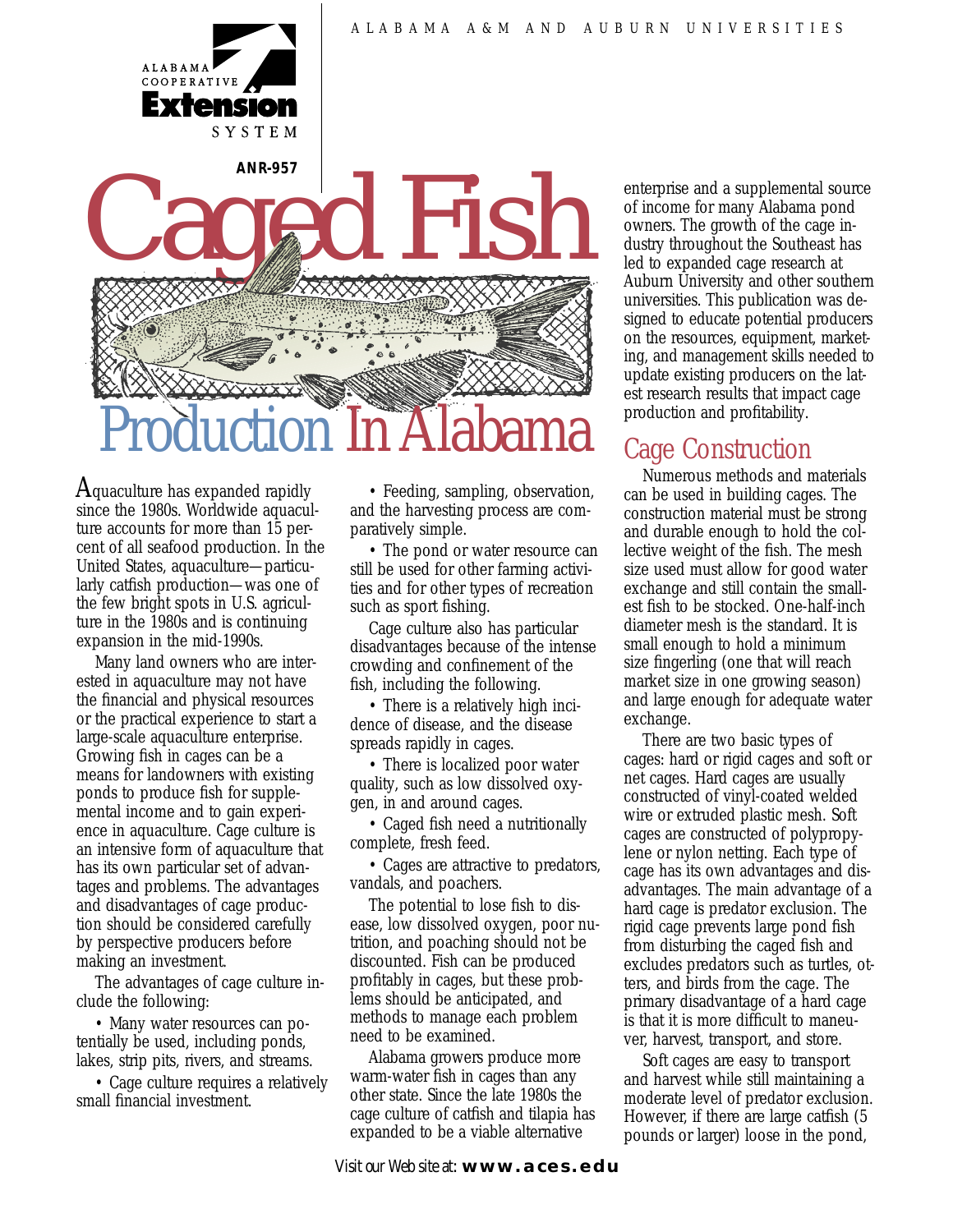they may harass the caged fish at feeding times. This large-fish assault is stressful to fish in the cage. Predators such as minks, otters, and snapping turtles may be able to chew through soft cages. Soft cages are currently the most popular for "commercial" cage production in ponds where predators are not serious problems.

# Cage Designs

Components of cage design include a frame, mesh or netting, a feed ring (to keep feed in cage), a lid or cover (to exclude animal and human predators), and some type of flotation device. Cage size and shape are not critical but should be at least 4-feet deep and meet the requirements listed above. The most popular cage designs are square or rectangular and the most common cage sizes are 4 x 4 x 4 feet, 4 x 8 x 4 feet, 6 x 6 x 4 feet, and 6 x 12 x 4 feet. Flotation devices for cages may be a PVC pipe collar, styrofoam blocks, and empty plastic jugs. A 3- or 4-inch PVC sealed pipe collar is used most commonly. This collar provides uniform flotation. The flotation collar should be attached to the sides of the cage so that the top of the cage is 2 to 4 inches out of the water to prevent fish escapement if the top is open. Some people fill the pipe with styrofoam or other flotation material in case the glue seals leak and the pipe takes on water.

Rigid cages of welded wire do not require a frame. Extruded plastic mesh is stiff but may need a frame to give the cage shape and support. One 4- x 50-foot roll of  $\frac{1}{2}$ -inch mesh welded wire or extruded plastic mesh





will make two  $4 \times 4 \times 4$  foot cages or one 4 x 8 x 4 cage. This material can be shaped by hand and cut with tin snips. Form the cage into a square or rectangle. Fasten the seams using stainless steel hog rings or lace them together with 18-gauge bell wire (plastic coated solid copper wire) or stainless steel wire. There should be no gaps along the seams or fish may escape. Attach the bottom the same way. The top can be secured along one edge so that it can be easily opened or it can be attached all the way around.

Some net companies manufacture soft cages. These can be purchased ready to use, except for the flotation device. A 3- or 4-inch PVC pipe collar can provide flotation as well as an upper frame. Many soft cages have a sleeve around the top edge into which the pipe will fit. A smaller, 1 inch diameter perforated pipe (perforated so it will sink) can be used to give shape to the bottom of the soft cage. Some producers and manufacturers place lead weights along the bottom seams of the cage.

Soft-cage manufacturers commonly build a top that is made of a larger mesh netting measuring 1 x 1 inch to 2 x 2 inches, supported by a 1-inch PVC pipe frame that fits over the flotation collar. This top may be attached to the support frame using black plastic cable ties (white ties will deteriorate in sunlight) or wire. Rigid cages  $\overline{\phantom{a}}$  ready to use, except for the flotation  $\overline{\phantom{a}}$  A list of companies that supply cages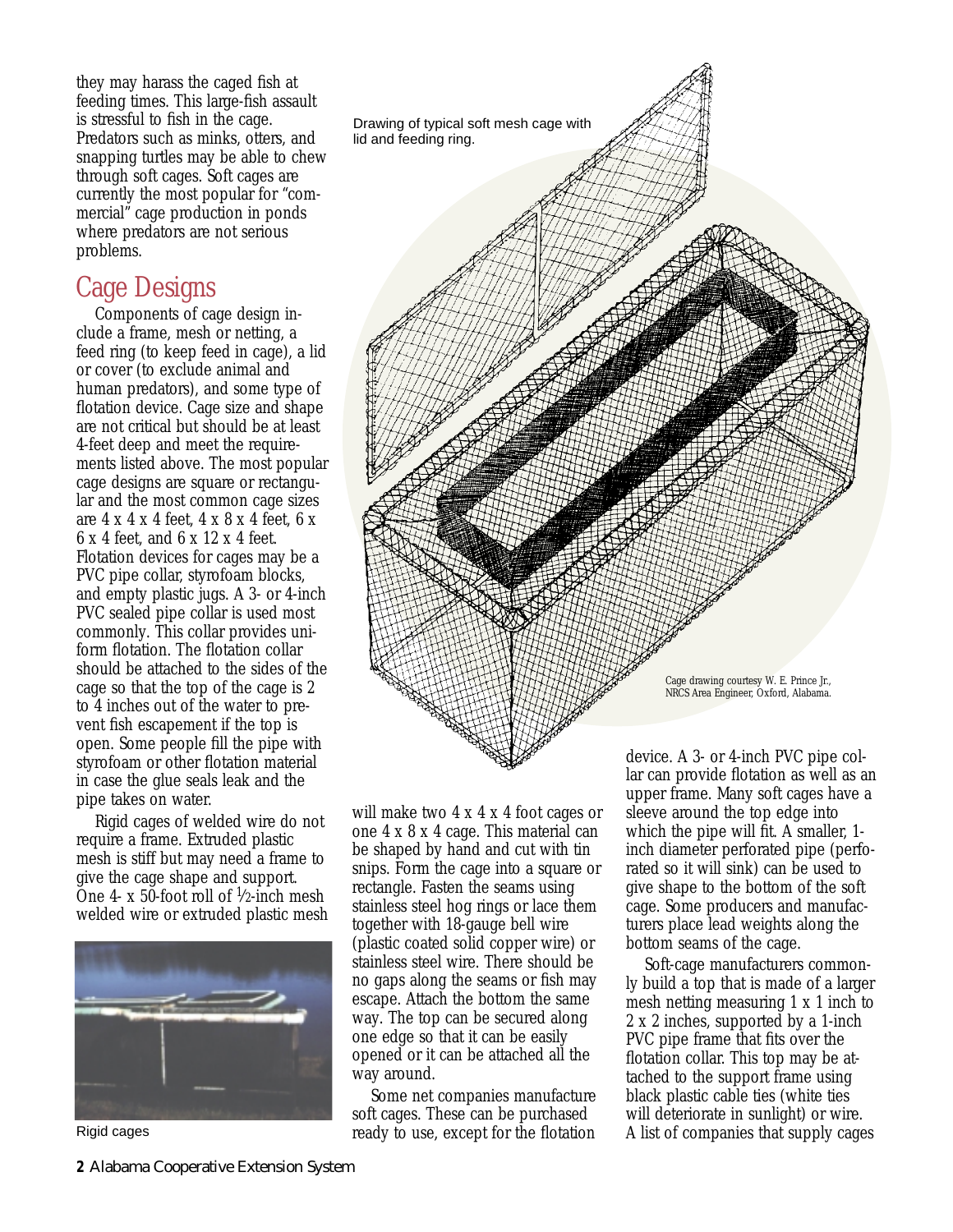and cage building materials is available at your county Extension office or from an Extension Fisheries Specialist.

Feed-retaining rings should be used in all cages to keep the floating feed in the cage. A rectangle of  $\frac{1}{4}$ - or  $\frac{1}{8}$ -inch plastic mesh can be suspended from the inside cage corners for this purpose or can be floated by a 3⁄4- or 1-inch PVC or polypropylene tubing frame. The feed ring should be 12 inches deep with 2 to 3 inches above the water.

## Species Selection And Stocking Rates

Many species of fish can be produced in cages. Species that have been researched and successfully produced by private individuals in the Southeast include catfish, trout, tilapia, hybrid striped bass, red drum, and several species of carp. Research findings and market trends show that catfish, tilapia, trout, and hybrid striped bass have potential for successful production and marketing in Alabama and throughout much of the Southeast.

Fish are stocked into cages at high densities. Only at high densities is cage production profitable. High densities also reduce aggressive behavior of fish toward each other. Stocking fish in cages at lower than recommended densities, particularly catfish, can cause fighting among fish that may lead to stress, disease, and mortalities. Stocking fish of different sizes in the same cage enables large fish to dominate smaller fish (see Stocking



Caged fish are held at extremely high densities. Example shows catfish at seven per cubic foot.

and Handling). Large-fish dominance reduces the growth of smaller fish and can lead to disease and mortalities.

Fish are stocked based on the cage volume. Table 1 gives the recommended stocking rates (per cubic foot) and approximate stocking dates for caged fish in Alabama. Fish can be stocked into cages at slightly higher densities than those recommended (10 to 15 percent). The densities recommended should produce fish of 3⁄4 pound to  $1\frac{1}{2}$  pounds from a 6-inch fingerling in one growing season. Experience suggests that stocking at higher densities results in smaller fish while low densities tend to produce larger fish.

Catfish, tilapia, and hybrid striped bass will take from 4 to 8 warm months to reach market size, depending on fingerling size, time of stocking, weather conditions, feeding rates, and water quality. Everything being equal, the larger the fingerling stocked, the shorter the time to reach market size. Tilapia are a tropical fish and must have water temperatures above 60°F to survive and above 70°F to grow. Therefore, tilapia should not be stocked before the water temperature is above 60°F and must be harvested in the fall before the water temperature falls below 55°F.

Rainbow trout can be produced during the winter in Alabama, from late October through April or early May. Trout should not be stocked in the fall until the water temperature is near 60°F and must be harvested before the water reaches 70°F in the spring. Large fingerlings (more than 7 inches) must be purchased or trout will not reach market size during Alabama's relatively short winter.

Research suggests that there is a difference in production characteristics for different strains of fish grown in cages. In other words, not all fish adapt, grow, and survive well in cages even though they may grow well in open ponds. Research at Auburn University has shown that catfish from different public and private hatcheries may adapt to cages with varying degrees of success. In general, catfish of Kansas, Marion, or Auburn-select strain ancestry grow well in cages. Other strains also may grow well. Ask other successful cage producers where they get their fingerlings for stocking. Ask hatchery owners if their fish grow well in cages. It is not advisable to purchase fingerlings from hatcheries with unknown strains or those which have not demonstrated, through the experience of cage producers, that they grow well in cages.

| Table 1. Recommended Stocking Rates And Suggested Stocking Times For |  |
|----------------------------------------------------------------------|--|
| Cages.                                                               |  |

| <b>Species</b>                | <b>Stocking Rate</b><br>(number per ft. <sup>3</sup> ) | <b>Stocking Time</b><br>(month) | Cage Size/Number<br>$\{cages 4 ft. deep\}$                                                                        |
|-------------------------------|--------------------------------------------------------|---------------------------------|-------------------------------------------------------------------------------------------------------------------|
| Catfish                       | 5 to 9                                                 | February -June                  | $4 \times 4 = 320 - 575$<br>$4 \times 8 = 640 - 1150$<br>$6 \times 6 = 720 - 1300$<br>$6 \times 12 = 1440 - 2600$ |
| Tilapia                       | 5 to 12                                                | May-July                        | $4 \times 4 = 320 - 510$<br>$4 \times 8 = 640 - 1540$<br>$6 \times 6 = 720 - 1730$<br>$6 \times 12 = 1440 - 3460$ |
| <b>Hybrid Striped</b><br>Bass | 5 to 8                                                 | February-May                    | $4 \times 4 = 320 - 510$<br>$4 \times 8 = 640 - 1020$<br>$6 \times 6 = 720 - 1150$<br>$6 \times 12 = 1440 - 2300$ |
| <b>Rainbow Trout</b>          | 5 to 12                                                | October-November                | $4 \times 6 = 320 - 770$<br>$4 \times 8 = 640 - 1540$<br>$6 \times 6 = 720 - 1730$<br>$6 \times 12 = 1440 - 3460$ |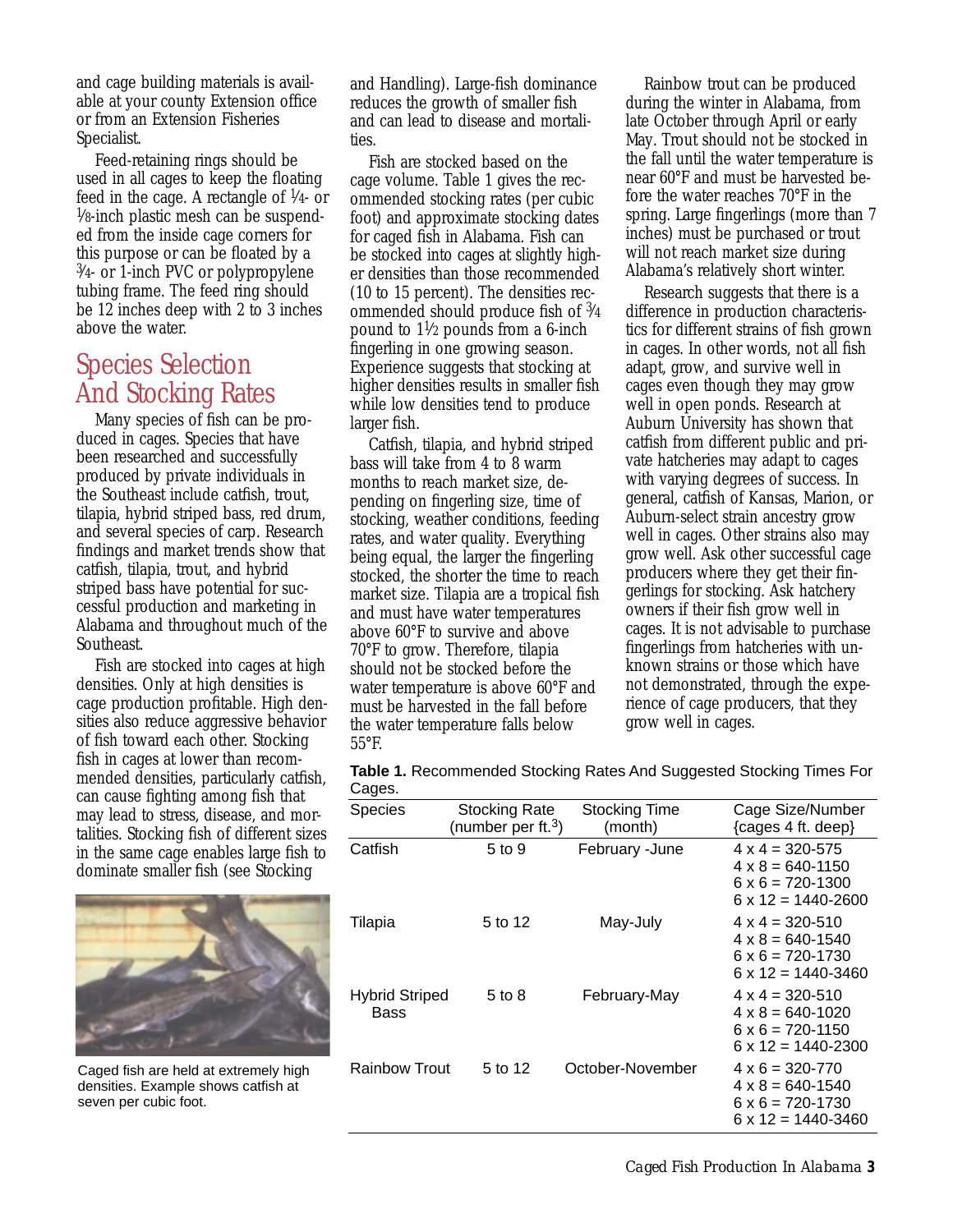

Stocking fingerlings in early spring.

# Stocking And Handling Fish

There are a number of preparations to be made prior to stocking in order to maximize growth and efficiency. Planning and preparation help reduce problems later on.

**Cage Preparation.** It is important to keep empty cages in the water to reduce wear. Cages left on the bank are subject to damage by mice and rats, which are attracted by fish odors. Sunlight also contributes to the breakdown of netting. Check empty cages (even new ones) for holes, weak mesh, cracks in the PVC pipe, loose seams, turtles, and wild fish. If your soft cage has any holes, it is a good idea to patch the holes using coated net twine or black plastic cable ties. Net repair twine (seine twine) can be obtained from net manufacturers. Twine sizes of 15, 18, and 21 are recommended for net repair.

**Pond Preparation.** If you have trash fish (for example, green sunfish) in your pond, winter is a good

time to partially or completely drain the pond and remove these fish. Complete draining and treating any left over puddles with rotenone or hydrated lime will usually control this problem. Remember, if you treat with rotenone in the winter it will remain active several weeks to months and fish should be stocked only after it has detoxified. While the water is down in the pond is also the time to make any necessary repairs to the dock or pier and drain structure.

**Stocking.** The best time to stock fingerlings is when water temperatures are below 60°F. Water in much of Alabama usually remains below 60°F until mid-March. Handling fish at any time of the year is stressful, but at lower water temperatures less stress is placed on the fish. Fish transported or stocked at water temperatures below 60°F would likely result in few stress-related mortalities or disease. Avoid stocking when water temperatures are between 70° and 80°F, as this is the range where disease outbreaks are most prevalent and where the risk of direct mortality and disease is greatest.

For best results, it is important to stock **healthy, size-graded fish.** Indicators of good fish health are uniformity of skin color between fish and the absence of sores, blotches, spots, or frayed fins. An indicator of fish health is that a healthy fish will vigorously avoid being captured and will dart or swim rapidly away when approached.

Closely graded fish will reduce



**Figure 1.** Closely graded catfish fingerlings show superior growth rates.

dominance by larger or more aggressive fingerlings. Grading fish also decreases the size variability of the fish at harvest, ensuring that the maximum number will reach market size. Research has shown that closely graded fish can increase production by as much as 25 percent (Figure 1). Fingerlings should be examined prior to stocking to see that they have been closely graded. If fingerlings are not all about the same size, and several cages are to be stocked, the producer should grade the fingerlings and stock different sizes into separate cages.

There are several advantages to stocking fingerlings larger than 6 inches. Fingerlings 7- to 9-inches long will require less time to reach market size. Larger fingerlings also have a more developed immune system, making them more resistant to disease.

**Fingerling Sources And Transportation.** Fingerlings are available from many sources. Contact your county Extension office or Fisheries Specialist for a list of fingerling suppliers. If you are interested in obtaining large fingerlings, contact the fingerling producers early as they do not always have adequate supplies of large fingerlings and most operate on a first-come, first-served basis.

The safest method to get the fingerlings to your pond in good condition is to work with an experienced hauler. Fingerlings may be hauled long distances with the proper equipment and care. If you are interested in hauling fingerlings yourself, information on hauling procedures, equipment, and loading rates can be found in Southern Regional Aquaculture Center publications (SRAC No. 390, No. 392, and 393).

**Acclimation.** Water temperatures and pH between the hauling tank water and the pond should be checked before the fish are stocked. If water temperature differs by more than 5°F or pH by more than 2 units, water should be slowly exchanged between the pond and the hauling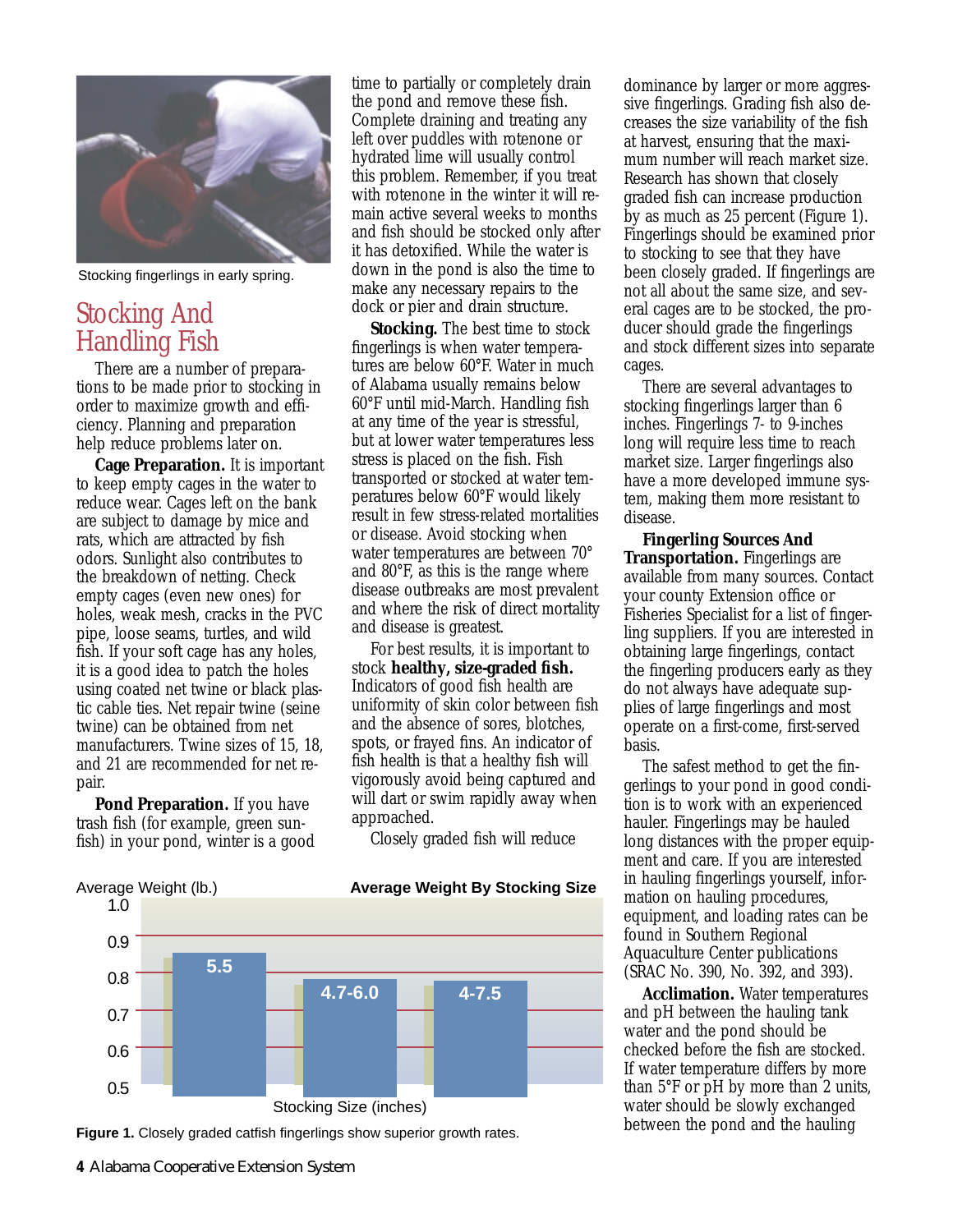

Cages should be placed for maximum water circulation.

tank to "acclimate" the fish to the new water conditions. Acclimation of a 5°F or 2 unit pH change can be done by slowly exchanging enough water to effect the change over a period of 30 minutes or more.

Once the fingerlings are acclimated, they should be transported as quickly and as gently as possible to the cage. Dipping the fingerlings from the tank (instead of draining the hauling tank into a basket) and transporting them to the cages in batches weighing less than 10 pounds will reduce stress and injury. After the cage is stocked many producers add livestock-feed-grade salt or rock salt to the cage at a rate of 0.15 pound per cubic foot (2,500 parts per million) to help reduce handling stress.

## Cage Placement And Water Quality

Ponds for cage culture should be  $\frac{1}{2}$  acre or larger. Larger ponds generally have fewer water quality problems than small ponds. The size of the pond determines how many fish can be produced in cages. No more than 2,000 pounds of fish can be produced in cages per surface acre of pond without a means of mechanical aeration. Aeration makes it possible to produce up to 3,000 pounds of fish per acre in cages. Cage production is intensive aquaculture, but production on a per acre basis is less than open pond culture.

Cages must be placed where natural currents in the pond will move water through the cage. **Circulation of water through the cage is vital.**





 $\equiv$ 



Air-lifts running on cage.

Dissolved oxygen must be brought into the cage, and wastes must be flushed from the cage if the fish are to survive and grow. Wind action causes water movement. Cages should be placed so that the prevailing winds of summer blow across or through them. Place cages at least 10 feet or more apart. Good water depth under the cage keeps fish wastes from building up to foul the water quality within the cage. Water depth under the cage should be a minimum of 1 foot and preferably 2 feet or more. Finally, do not place cages in areas with submerged aquatic vegetation. Aquatic vegetation can severely reduce water circulation through the cage.

Good water quality is important in any type of aquaculture but particularly significant in cage culture because of the confinement and density of the fish. Water quality in the pond can be acceptable while the immediate area around the cage may have poor quality water. Fish, bacterial, and algal respiration in and around the cage can cause low dissolved oxygen (D.O.) and high ammonia that can stress or kill the fish. Good water quality can only be maintained through correct cage placement, proper stocking and feeding practices, or by providing mechanical aeration to add D.O. and move water through the cage.

**Aeration.** Aeration can enhance water quality, reduce stress, improve feed conversion efficiency, and increase growth rates. Research has shown that aeration can improve cage production by 20 percent or more. Aeration is most commonly needed at night or during still, overcast days. Aeration for cages can be provided by several types of mechanical aerators. The key to aeration is to create a current that moves water through the cage. Mechanical aera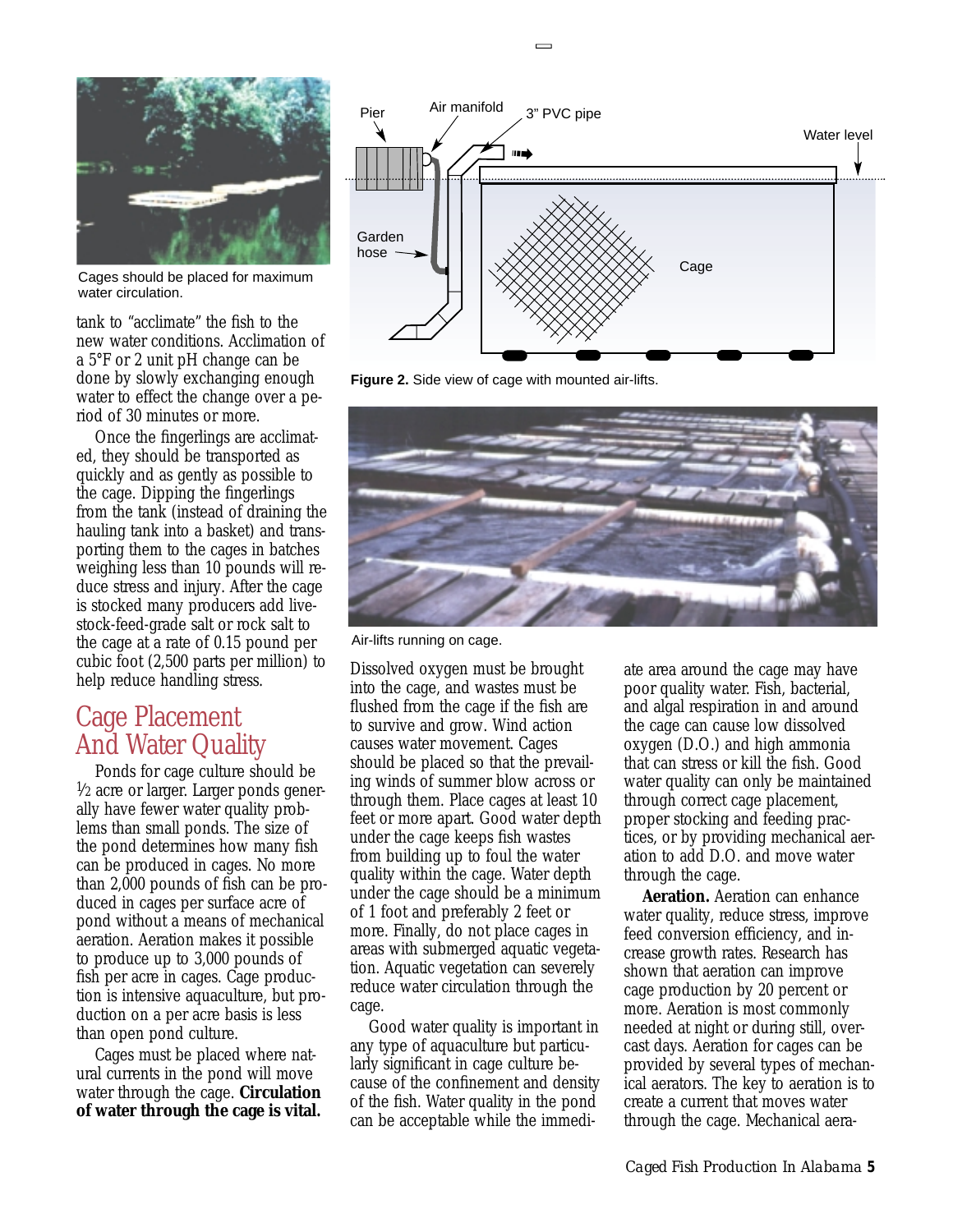tors like paddlewheels, vertical pumps, or propeller-aspirators can be placed near cages where they create currents. These types of aerators work well to aerate cages placed near them and within their current pattern. However, they may not work well in creating currents that aerate multiple cages, particularly cages staggered along both sides of a pier.

Air-lift pumps powered by highvolume, low-pressure regenerative blowers can be a very efficient and cost effective means of aerating many cages spaced along a pier. Placing air stones directly in cages appears to agitate and stress catfish, while aerated water pouring into the cage from air-lifts at the surface does not disturb them. Figure 2 shows how air-lifts can be constructed from a 3-inch PVC pipe and connected by <sup>5</sup>/8-inch garden hose to a 2-inch or larger air supply manifold attached to the pier. Each 3-inch air-lift will move approximately 60 gallons per minute into the cage. One air-lift is usually sufficient to aerate one small cage (4 x 4 x 6 feet or 6 x 6 feet), but two air-lifts should be used on larger cages (6 x 12 feet). As many as 25 air-lifts can be powered from one, 1-horsepower regenerative blower. Air-lifts will not lift water more than a few inches above the pond's surface and therefore should be attached to the cage as close to the water surface as possible. **All air-lifts must be attached to the cage at the same level and kept straight vertically, not tilted.**

*Nitrogen Wastes.* Ammonia and nitrite are toxic to fish. These compounds come from the digestion of feed and the decomposition of organic matter (fish wastes, uneaten feed, and dead plant material) in the pond. Toxic concentrations of ammonia and nitrite can build up in ponds that are overfed, that receive excessive livestock wastes in runoff water, or that experience an aquatic plant or phytoplankton (microscopic algae) die-off. Checking ammonia and nitrite concentrations weekly can help producers anticipate water quality changes or trends. These tests should

also be conducted whenever the color of the pond's water changes rapidly.

Most ponds in Alabama are acidic. Adding finely ground agricultural limestone to acidic ponds increases their alkalinity, which helps stabilize phytoplankton blooms and buffers pH changes that can help reduce the toxicity of ammonia. Cage production should not begin in ponds with alkalinities below 20 mg/L. Pond alkalinity can be increased to 20 mg/L through the addition of agricultural lime. For more information about liming ponds, ask your county Extension office for Circular ANR-232, "Liming Fish Ponds."

Maintaining good water quality is essential for good fish production. For a more complete understanding of water quality, ask your county Extension agent or Extension Fisheries Specialist for Circular ANR-195, "Channel Catfish Production In Ponds," and Circular ANR-826, "Management Of Recreational Catfish Ponds In Alabama."

*Activity Around Cages.* Fish confined in cages tend to be shy and easily disturbed. Frightened fish swim reactively, often colliding with the sides of the cage, which is extremely stressful. These collisions can cause bruising, skin abrasions, and fin damage, which can lead to slow growth, disease, and mortalities. **Cages should be placed in the pond where they will not be disturbed,** away from activities, such as fishing, boating, swimming, and livestock disruption. Keep activity to a minimum around the cages and approach cages only for feeding or other management activity.

Poaching or vandalism is a common problem in caged fish production. Ponds used in cage production should be in a place that can be watched, that has controlled access, and that is not easily seen from public roads. Access to cages can also be limited by maintaining locked gates on cage piers or securing boats that are used to access anchored cages.

# Feeding Caged Fish

Caged fish must be fed nutritionally complete diets. Complete diets have adequate protein, balanced amino acids and energy levels, and supplements of all essential vitamins and minerals. Commercial feed companies manufacture both complete and supplemental diets. Cage producers must purchase complete diets, observe manufacturing dates, store appropriately, and feed properly if they are to be successful at producing fish.

Floating diets of 32 to 36 percent protein are adequate for producing catfish and tilapia in cages. Trout and hybrid striped bass need 40 to 42 percent protein diets. The feed pellet sizes that are available include  $\frac{1}{8}$ .  $\frac{3}{16}$ -, and  $\frac{1}{4}$ -inch diameter. Small fingerlings are best started on small pellets and then changed to larger pellets as they grow. The nutrient quality of diets deteriorates with age. **Caged fish should never be fed commercially packaged diets that are older than 60 days past the manufacturing date.** Heat and moisture also deteriorate feed quality and can encourage contamination by microorganisms (molds and bacteria). Contaminated feed can cause nutritional stress and disease. **Store feed in a cool, dry place and never feed wet, moldy, or discolored feed.**

All species of fish have an optimum temperature range for growth. Catfish and hybrid striped bass will grow best at temperatures between 75° and 85°F. Tilapia grow best at temperatures from 75° to 90°F. Trout growth is best between 55° and 65°F. Below these temperatures feeding activity is reduced and growth is slowed. At slightly above these temperatures, feeding activity is good but growth is reduced, while temperatures much above these can be lethal.

The amount of feed fish consume depends on their size, water temperature, dissolved oxygen concentrations, and other water quality factors like ammonia and carbon dioxide. Feeding rates are calculated on a percent-of-body-weight-per-day basis,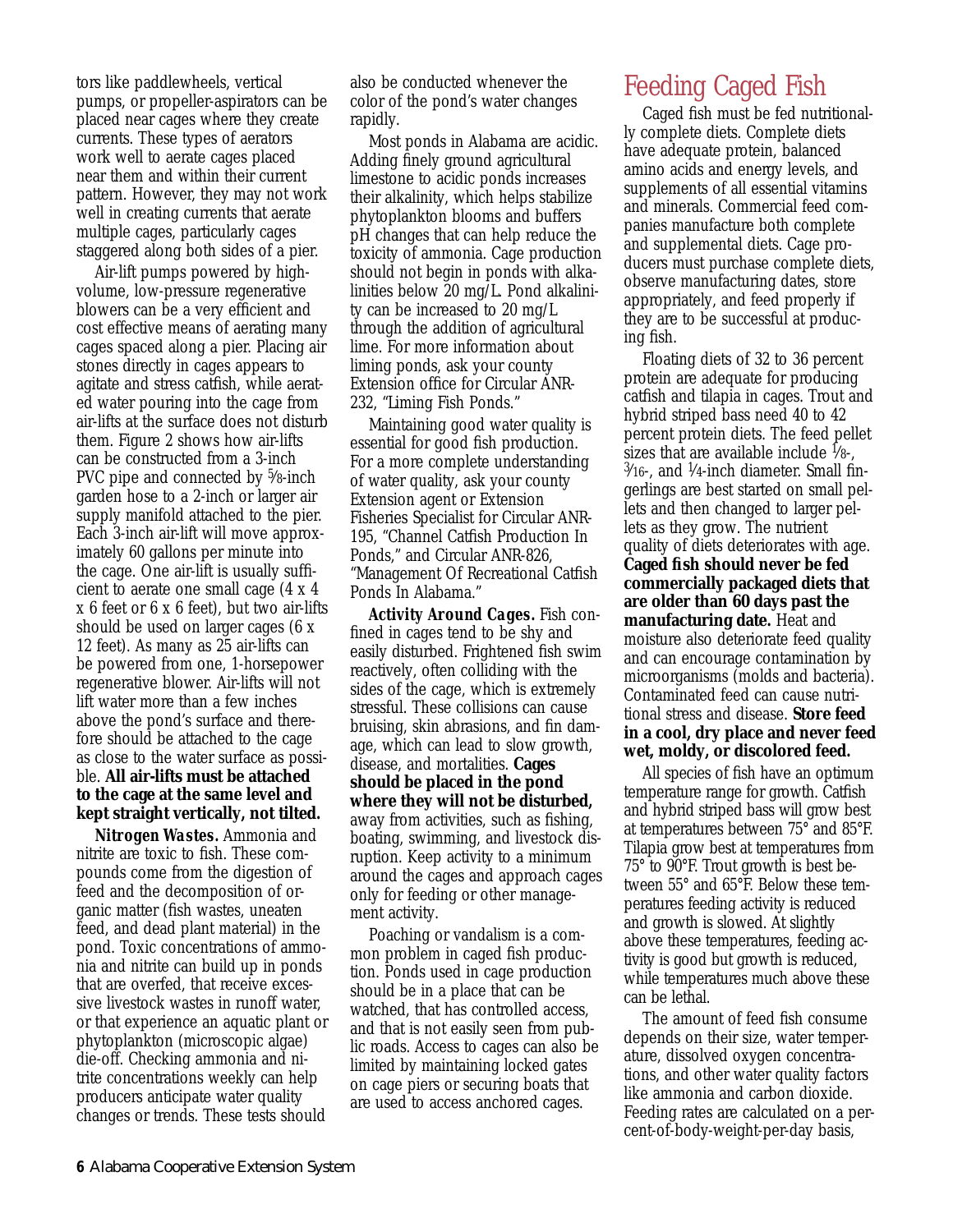based on fish weight and approximate water temperature, with other water quality factors considered near optimum. Table 2 gives estimated consumption rates for catfish based on fish size.

Feeding the proper amount of feed is very important. Overfeeding is costly, wastes feed, and deteriorates water quality, which can lead to stress and disease. Underfeeding slows growth, reducing production and profitability. A few general rules

applied to feeding caged fish include the following:

• Observe feeding behavior carefully.

• Feed about the same time each day. • Feed what the fish will consume

within 20 to 30 minutes. • Do not feed if D.O. is low or if

ammonia or nitrite is high.

• Do not feed more than 35 pounds per acre per day without aeration or 60 pounds per acre per day with aeration.

**Table 2.** Estimated Daily Feed Consumption Rates For Various Sizes Of Catfish When Water Temperature Is Above 75°F (Applicable To Most Warmwater Fishes).

| Average Weight<br>(pounds) | Length Per Fish<br>(inches) | % Body Weight Consumed |
|----------------------------|-----------------------------|------------------------|
| 0.02                       | 4                           | 5.00                   |
| 0.04                       | 5                           | 4.00                   |
| 0.06                       | 6                           | 3.00                   |
| 0.25                       | 9.5                         | 2.75                   |
| 0.50                       | 12                          | 2.50                   |
| 0.75                       | 13.5                        | 2.25                   |
| 1.00                       | 15                          | 2.00                   |
| 1.50                       | 17                          | 1.75                   |

**Table 3.** Average Weekly Dusk Feeding Rates For Catfish Produced In Cages During The 1994 Summer Growing Season At Auburn University.1

| Date          | Size of Fish<br>(pounds) | Number of<br>days fed $2$ | <b>Total Feed/week</b><br>(pounds) | Avg. feed/day<br>(pounds) |
|---------------|--------------------------|---------------------------|------------------------------------|---------------------------|
| 4/28-4/30     | 0.1                      | 3                         | 2.2                                | 0.73                      |
| $5/1 - 5/7$   |                          | $\overline{7}$            | 5.5                                | 0.79                      |
| $5/8 - 5/14$  |                          | 7                         | 18.1                               | 2.6                       |
| $5/15 - 5/21$ |                          | 7                         | 16.7                               | 2.4                       |
| 5/22-5/28     | 0.16                     | $\overline{7}$            | 19.2                               | 2.7                       |
| $5/29 - 6/4$  |                          | 7                         | 27.3                               | 3.9                       |
| $6/5 - 6/11$  |                          | 7                         | 29.3                               | 4.2                       |
| $6/12 - 6/18$ |                          | 4                         | 21.2                               | 5.3                       |
| $6/19 - 6/25$ | 0.28                     | 7                         | 37.3                               | 5.3                       |
| $6/26 - 7/2$  |                          | 7                         | 40.8                               | 5.8                       |
| $7/3 - 7/9$   |                          | 6                         | 41.5                               | 6.9                       |
| 7/10-7/16     |                          | 7                         | 64.6                               | 9.2                       |
| 7/17-7/23     |                          | 7                         | 82.9                               | 11.8                      |
| 7/24-7/30     | 0.68                     | 7                         | 91.3                               | 13.0                      |
| 7/31-8/6      |                          | 5                         | 90.8                               | 18.2                      |
| $8/7 - 8/13$  |                          | 5                         | 89.5                               | 17.9                      |
| $8/14 - 8/20$ |                          | 6                         | 88.2                               | 14.7                      |
| $8/21 - 8/27$ | 1.18                     | 5                         | 90.8                               | 18.2                      |
| $8/28 - 9/3$  |                          | 5                         | 94.8                               | 19.0                      |
| $9/4 - 9/10$  |                          | $\overline{7}$            | 94.2                               | 13.5                      |
| $9/11 - 9/17$ |                          | 5                         | 80.9                               | 16.2                      |
| 9/18-9/24     |                          | $\frac{5}{2}$             | 67.9                               | 13.6                      |
| 9/25-9/26     | 1.55                     |                           | 24.0                               | 12.0                      |

1Cages were stocked with 500 catfish and 20 tilapia per cage or 5.9 fish per cubic foot. Tilapia averaged 1.33 pounds at harvest. Fish were fed at dusk and fed to satisfaction over a period of 11⁄2 hours. Nightly aeration was provided continuously from 11:00 PM through 7:00 AM using air-lift pumps. Feed conversion averaged 1.8 pounds of feed per pound of fish growth throughout the study.

<sup>2</sup>Fish were not fed during severe weather, therefore days per week may not equal 7.

• Keep accurate records on the amount of feed used and fish numbers.

Feeding activity is a producer's best indication of overall fish health and growth. Actively feeding fish are a good sign that everything is going well, at least for the moment. **Hand feeding is recommended for novice cage producers.**

Experienced cage producers can be successful using demand feeders. Automatic feeders are not recommended for cage production. Feeding rates are never constant day-to-day. One day fish may feed heavily and then reduce their feeding level by 30 percent the next day. It is a good practice to offer the fish only half of what they ate the previous day (based on feeding records), then, if that is consumed, offer them more. **Feeding in two or more increments, at 20-minute intervals, is probably the best way to evaluate feeding behavior without overfeeding.** Reduced feeding for a day or two because of changing weather conditions or some other disturbance is common. Whenever fish feeding slows, producers should determine the cause. If feeding continues to decline or stops, something is definitely wrong. A cage producer must learn to watch feeding behavior and identify potential problems early.

Fish feed best when water temperatures and dissolved oxygen concentrations are high. Dissolved oxygen concentrations and water temperatures are generally good from midmorning through dusk. Since D.O. starts to decline near dusk, recommendations have been to feed from mid-morning through late afternoon about the same time each day. Research done at Auburn in the 1990s, however, has shown that feeding catfish at or near dusk increases feeding response and growth. This research has shown daily growth rates can double by feeding near dusk and feeding until fish are satiated. Feeding in small increments for up to 1 or  $1\frac{1}{2}$  hours is the only way to feed fish to satiation without overfeeding. Table 3 gives average week-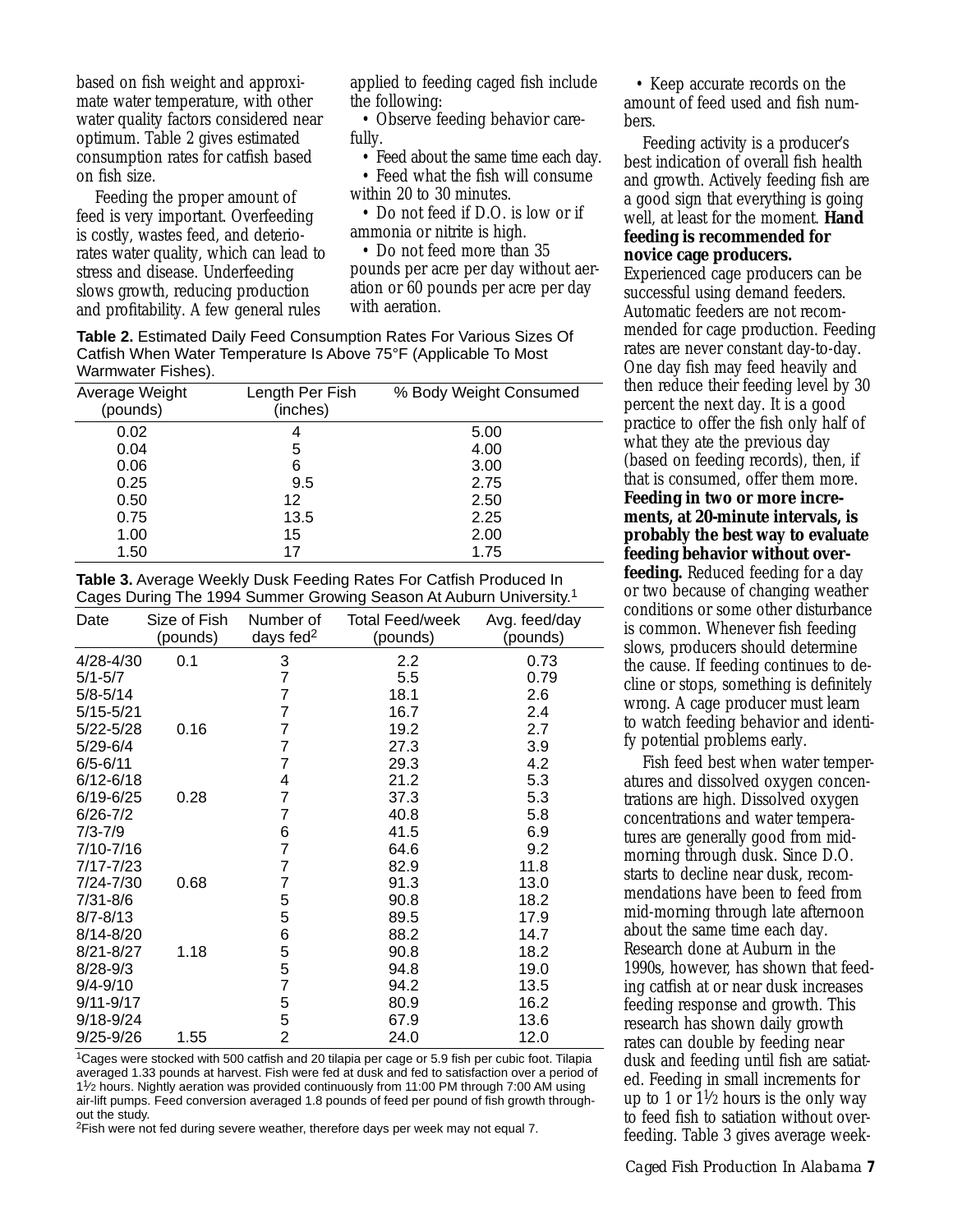

Hand-feediing active, healthy fish.

ly dusk feeding rates during a research trial of a single growing season. These feeding rates should only be used as an example of what fish will eat when pond conditions are good. Note that feeding increases sharply in July as water temperatures finally warmed after an unusually cool June. **Dusk feeding should not be considered unless aeration is available.** Emergency aeration is not sufficient. Aeration must be provided routinely to maintain adequate D.O. concentrations throughout the hot summer nights if dusk feeding is to be successful.

Finally, it is very important not to overfeed. Ponds are excellent recyclers of nutrients, but all systems have a limit to what they can absorb or assimilate. Given time, the pond's ecological systems will decompose, store, and release the nutrients it receives. Overfeeding can push pond systems past the point at which caged fish can survive and prosper. Ponds without aeration can usually assimilate 35 pounds of feed per surface acre per day during the summer and have few oxygen depletions. Ponds with aeration can generally assimilate up to 60 pounds of feed per surface acre per day during the summer and have few oxygen depletions. Ponds with aeration can generally assimilate up to 60 pounds of feed per surface acre per day. Run-off from fertilized fields or livestock pastures can reduce the amount of feed a pond can effectively assimilate. Cage producers should start out stocking and feeding conservatively until the limits of their pond and management needs are identified and understood.

# **Harvesting** And Marketing

One of the primary benefits of cage culture is the ease of harvest. Fish can be harvested from a cage by simply dipping them out with a dip net. The cage can be brought to the shore for easier access to a complete harvest. Harvesting can begin whenever the fish reach market size. Suitable harvest sizes generally range between 3⁄4 pound and 2 pounds, depending on the chosen market. In the case of warm water fish such as catfish, the harvest generally begins in September or October, depending on the size and time fingerlings were stocked.

Some fish may reach market size before the rest and may be removed by grading or partial harvest. Partial harvests may be stressful to the remaining fish, particularly if the temperatures are above 65°F. It should also be cautioned that reducing the stocking density by partial harvest before the water temperature drops to around 65°F may induce stress and increase fighting among the remaining fish. Fighting may also occur if the fish get too large. Fighting among the fish can lead to stress, injuries, and potential diseases. Cage produc-



Harvesting of caged fish.

ers report that cages with fish densities of less than 2.5 fish per cubic foot have increased incidences of fighting.

Prior to harvesting fish for sale, it is critical to sample the fish for offflavor. Cage-raised fish are susceptible to off-flavor, just as are fish that are raised in open ponds. It appears, however, that off-flavor incidence in cage-raised fish is less common. Offflavor occurs most often in the warmer months but it can occur at any time of the year. If the fish have any strange odors or flavors (musty, muddy, oily, etc.), harvest should be postponed. The fish should be checked weekly and harvested when they are on-flavor. Most off-flavors will diminish in a few weeks if the water quality is good. For more information on testing for off-flavor, ask for SRAC publication No. 431, "Testing Flavor Quality Of Preharvest Channel Catfish." **If you want repeat customers, never sell any fish that you suspect is off-flavor.**

Withholding feed for several days prior to harvest will purge the fish of wastes in its digestive system. These "cleaned-out" fish will be easier to transport and process. **Keep records!** Record the weight of fish harvested for production and economic evaluation.

### Marketing

Innovative and effective approaches to marketing are usually the key to financial success or failure to small aquaculture producers. **Regardless of the size or type of venture, a marketing plan or strategy is an essential component of success.** There are a number of ways to sell fish, but the most profitable way is usually directly to the consumer. Fish can be sold to any number of markets either live from the cage or with some processing. Potential marketing outlets should be examined before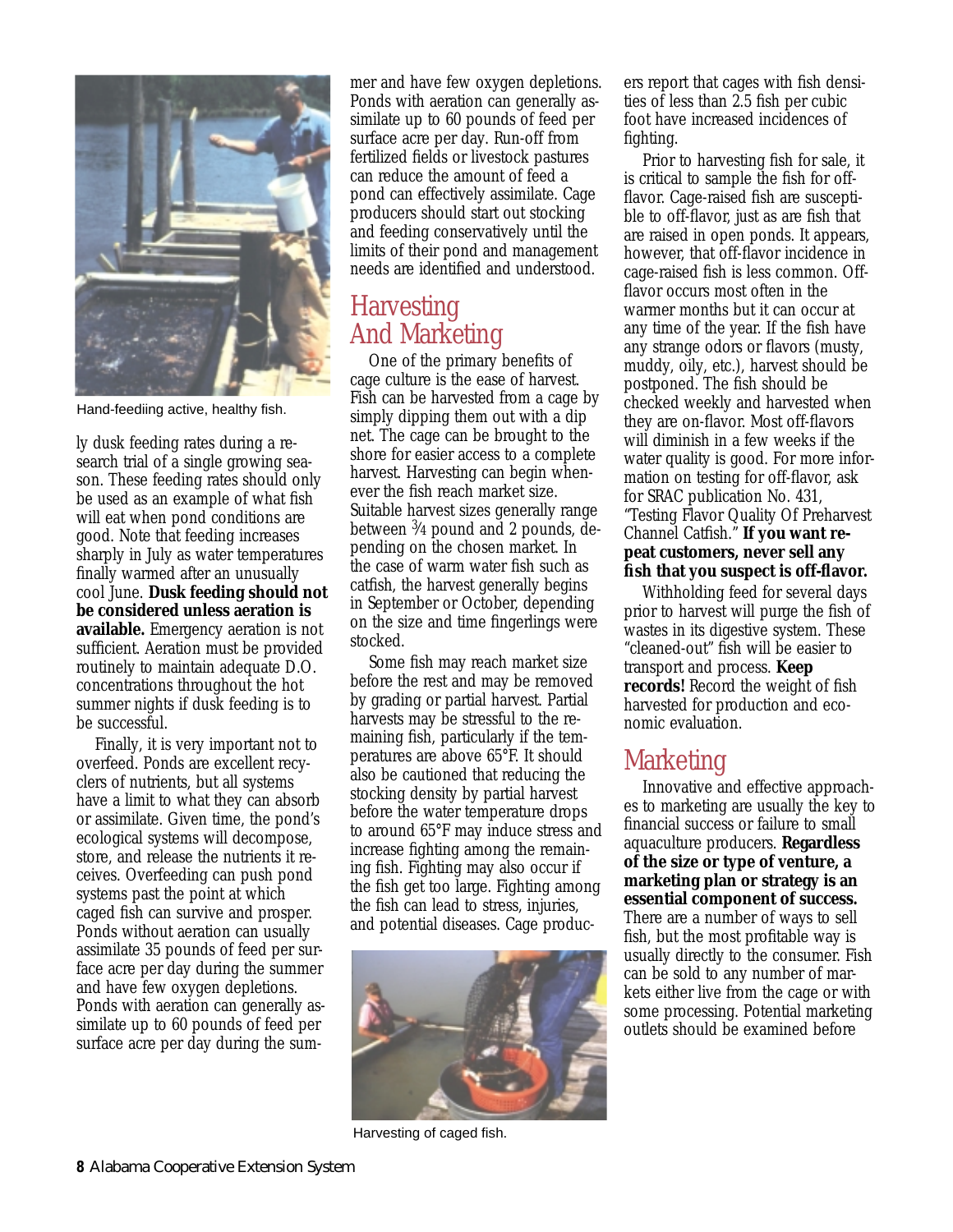

Live fish markets produce the highest profits for the caged fish farmer.

production or harvesting takes place. If you plan to do your own processing, make sure that you comply with current health and safety regulations. Contact your county health department or Extension Fisheries Specialist for further information on processing regulations. Certified custom processing services are available in a number of places in Alabama. Using one of these services is often the most cost effective, legal way to sell dressed fish.

Which markets you choose depend on several factors, including the following:

• The amount of time and money you have to spend marketing.

• The number of fish you have to sell.

• Your ability to process and transport the fish.

• Your proximity to the markets.

Direct retail sales, where the producer sells directly to the consumer, is generally where the greatest per unit profit is realized. Direct retail sales to consumers are a good place to start if you have small quantities or if availability of the product is uncertain. Methods of direct retail sales include the following:

- Local customers.
- Roadside markets.

• Value added markets (selling custom processed fish).

• Cage harvesting sale at the pond bank.

- Fish fry or fund-raiser.
- Office building sales.
- Fairs and festivals.

Other wholesale markets include the following:

- Fee-fishing lakes.
- Live-haulers.
- Local restaurants.
- Local supermarkets.
- Specialty and ethnic stores.

The decision of how to market is up to you, but remember, sales directly to consumers will be the most profitable. In general, the simpler the plan and the fewer the middlemen, the better. Setting up your own "processing outlet" is often the least profitable and most risky marketing option. For more information on small-scale marketing and description of the markets listed above, see Circular ANR-962, "Marketing Options For Small Aquaculture Producers."

# Common Problems

Diseases are a problem in all types of aquaculture. Bacterial diseases like ESC (enteric septicemia of catfish), Columnaris, and Aeromonas, are particularly common in cage fish. Parasites also can cause disease episodes. The high density of fish in cages enables diseases to spread rapidly. Figure 3 shows that most cage disease problems occur in late spring. This period coincides with water temperatures of 70° to 80°F. Disease organisms appear to be most active at these temperatures, and although fish are starting to feed well,

their immune systems do not seem to function adequately at these temperatures. Signs or symptoms of stress and disease include the following:

- Discolorations on skin or fins.
- Erratic swimming behavior.

• Swimming near the surface and swimming lethargically.

• Gulping or piping at the surface.

• Reduced or suspended feeding activity.

• Dead or dying fish.

If these signs appear, the producer should take immediate steps to find out why.

Is the D.O. low?

Were the fish recently stressed by hauling, handling, low D.O., or high ammonia or nitrite?

Has the weather changed suddenly?

Have feeding rates been declining or has feeding suddenly stopped?

How old is the feed being used? Is the feed discolored?

If a disease is suspected, catch one or more **live** fish with symptoms and ship them or take them personally to a fish diagnostic lab. For more information on collecting and shipping diseased fish, ask your county Extension office for Circular ANR-562, "Guidelines For Collecting And Shipping Diseased Fish."

*Pond Problems.* Nearly all of the non-disease-related fish losses are the



**Figure 3.** Caged fish diseases highest in late spring.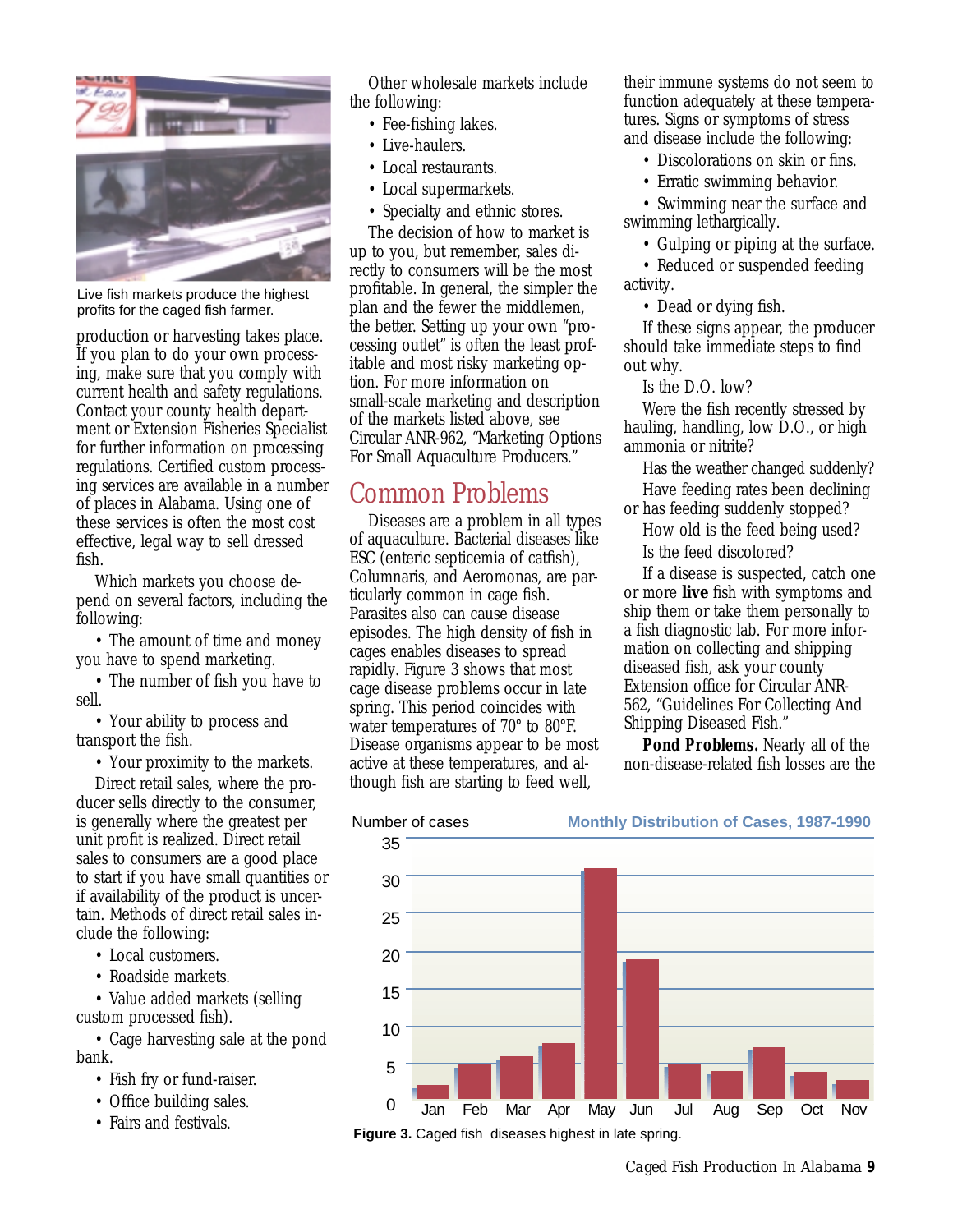result of poor water quality. A lack of oxygen or critically low dissolved oxygen concentrations, accompanied by other adverse conditions such as high carbon dioxide and low pH, is the primary reason for losses. Several environmental occurrences can cause these conditions. The following are potential causes of these conditions.

*Cloudy Weather.* Sunshine and phytoplankton, through photosynthesis, are responsible for almost all of the oxygen dissolved in ponds. Therefore, even one or two days of cloudy or overcast skies—and certainly several consecutive days with little or no sunshine—will restrict photosynthesis and oxygen production, potentially resulting in low D.O. conditions. This is particularly true in ponds with heavy phytoplankton blooms.

*Pond Turnover.* The term "turnover" refers to the mixing of stratified pond waters. In most ponds deeper than 4 to 5 feet there will be some thermal stratification (layering of warm and cold waters). In fish ponds the sunlight penetration will be limited to the upper few feet of the pond. As a result, this upper layer will be warmer, the phytoplankton will stay in this layer, and most of the oxygen will be produced and remain in the top few feet. The deeper, cooler layer of the pond (often a much larger volume than the warm top layer) contains little or no oxygen because dead organic material sinks, decomposes, and uses up oxygen. During a strong wind or hard, cold rain the top layer could be cooled enough so that the two layers mix. This results in the large volume of oxygen-depleted water mixing with the small volume of oxygen-rich water, creating a net oxygen deficiency throughout the pond. In severe cases this event can cause fish kills. Supplemental aeration around the cage can help prevent losses if a turnover occurs (see Cage Placement And Water Quality section).

*Plankton Die-off.* Pond phytoplankton populations will sometimes

die all at once. The causes of these plankton die-offs are not fully understood, but severe low D.O. conditions almost always follow. An indication that a die-off is occurring is a rapid (within hours) change in water color, usually a darkening followed by a clearing of the water. Visibility increases followed by changing of water color from green to a dilute coffee brown often streaked with black or white. This condition is often accompanied by a distinct odor often described as a "hog pen" smell. By this time D.O. concentrations are usually critically low. Corrective measures are generally limited to emergency aeration until the condition corrects itself, usually within 2 or 3 days.

*Biofouling.* Biofouling is the attachment of algae or bryozoans (soft, jelly-like animals) to the cage. This biofouling reduces the effective mesh size and restricts water movement through the cage. Two species of bryozoans have been responsible for the majority of cage fouling problems. The worst of the two is a clear, jelly-like mass (usually ball shaped) that attaches to the cage and grows very rapidly. The other grows along the mesh of the cage like a flat, dark reddish or gray "sponge." Contact an



Bryozoans in cage.

Extension Fisheries Specialist for recommendations on your biofouling problems.

Physical losses to predators (animal and human) and escapement into the pond account for the remainder of fish losses. The greatest potential for losses comes from poachers who may steal a few or an entire cage of fish. Minor fish losses

have been attributed to snakes and herons. However, a heron routinely sitting on the cage can cause severe stress for the fish in the cage, particularly in clear water. Raccoons will take dead and dying fish and will eat feed left floating in the cage. Major losses have occurred through holes made in net cages by turtles trying to get dead fish. Muskrats, otters, minks, and rodents have been known to cut through net cages.

*Overwintering Fish.* Catfish and hybrid striped bass may need to be overwintered in cages either to provide fish for continuous markets or to get fish to market size. A common problem in cage culture is "shorts" or fish that do not reach market size during the growing season and must be overwintered so that they can grow to market size during the next season. Overwintering of fish in cages can be a problem. The fish probably have been stressed during the harvesting of the market-size fish from that cage. Water temperatures are starting to fall, which means that the fish will reduce feeding and their immune system function will be impaired.

If water temperatures fall rapidly, fish usually will stop feeding for several weeks until temperatures stabilize. The mistake that many cage producers make is thinking that the fish will not feed during the winter because they have stopped for a few weeks during rapid temperature declines.

Research has shown that fish will grow up to 20 percent through the winter (Figure 4), if fed a complete commercial floating diet of 28 to 32 percent protein on a winter feeding schedule (see Circular ANR-457, "Feeding Of Catfish During Winter"). Caged fish should be fed in the late afternoon on the warmest days, fol-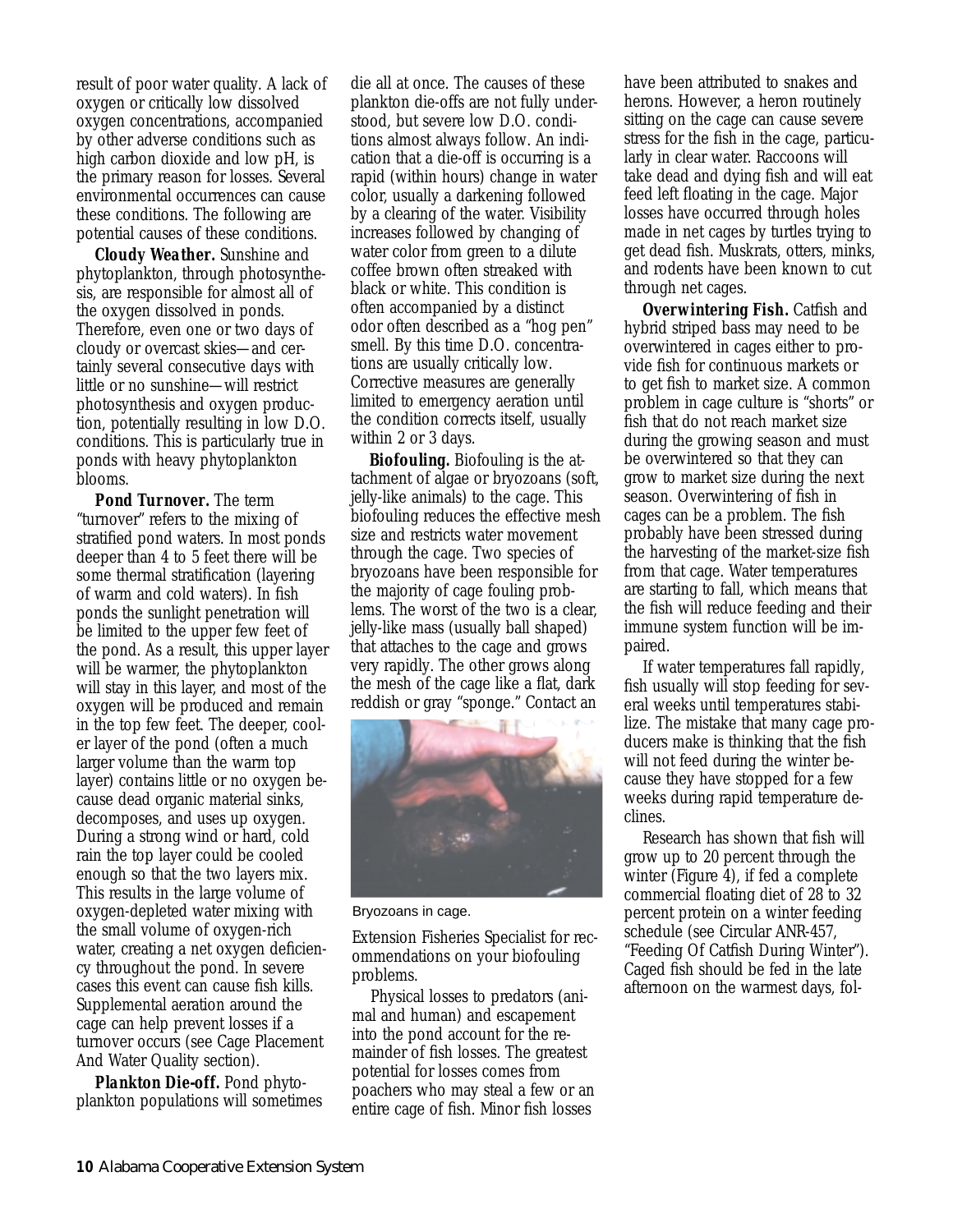

Overwintered caged catfish grew well on floating feed as opposed to no feed or sinking feed.

lowing the winter feeding schedule. Sinking feed can be fed by placing it on a tray located on the cage bottom. The tray for sinking feed must have sides (at least 2 inches high) to keep fish from sweeping the feed off the tray and out of the cage.

Cage culture is intensive aquaculture. Aquaculture like any agricultural activity has risks and is not a getrich-quick scheme. The possibility for problems and failures are significant until producers have gained experience. Experience must be gained in both production and marketing skills. Cage culture has the potential to be profitable and rewarding but should be approached with caution. Evaluate your site and potential markets carefully, talk with other producers, start small, avoid stressing the fish, stay alert, ask for assistance when problems occur, and develop your markets.